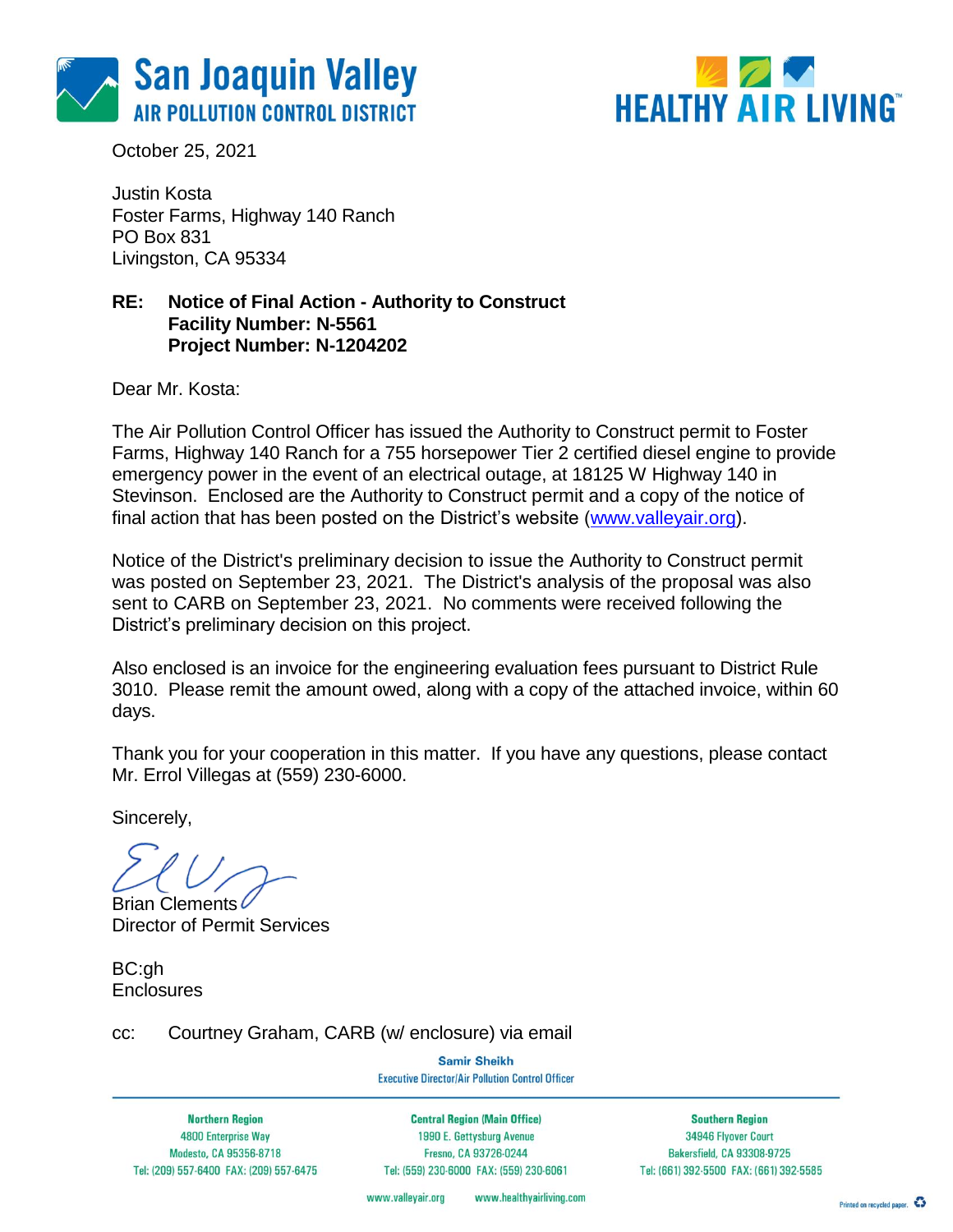



Facility # N-5561 FOSTER FARMS, HIGHWAY 140 RANCH ATTN: ENV AFFAIRS PO BOX 831 LIVINGSTON, CA 95334

# **AUTHORITY TO CONSTRUCT (ATC)**

## *QUICK START GUIDE*

- 1. **Pay Invoice**: Please pay enclosed invoice before due date.
- 2. **Fully Understand ATC**: Make sure you understand ALL conditions in the ATC prior to construction, modification and/or operation.
- 3. **Follow ATC**: You must construct, modify and/or operate your equipment as specified on the ATC. Any unspecified changes may require a new ATC.
- 4. **Notify District**: You must notify the District's Compliance Department, at the telephone numbers below, upon start-up and/or operation under the ATC. Please record the date construction or modification commenced and the date the equipment began operation under the ATC. You may NOT operate your equipment until you have notified the District's Compliance Department. A startup inspection may be required prior to receiving your Permit to Operate.
- 5. **Source Test**: Schedule and perform any required source testing. See [http://www.valleyair.org/busind/comply/source\\_testing.htm](http://www.valleyair.org/busind/comply/source_testing.htm) for source testing resources.
- 6. **Maintain Records**:Maintain all records required by ATC. Records are reviewed during every inspection (or upon request) and must be retained for at least 5 years. Sample record keeping forms can be found at http://www.valleyair.org/busind/comply/compliance\_forms.htm.

By operating in compliance, you are doing your part to improve air quality for all Valley residents.

### **For assistance, please contact District Compliance staff at any of the telephone numbers listed below.**

**Samir Sheikh Executive Director/Air Pollution Control Officer** 

**Northern Region** 4800 Enterprise Way Modesto, CA 95356-8718 Tel: (209) 557-6400 FAX: (209) 557-6475

**Central Region (Main Office)** 1990 E. Gettysburg Avenue Fresno, CA 93726-0244 Tel: (559) 230-6000 FAX: (559) 230-6061

**Southern Region** 34946 Flyover Court Bakersfield, CA 93308-9725 Tel: (661) 392-5500 FAX: (661) 392-5585

www.healthyairliving.com www.valleyair.org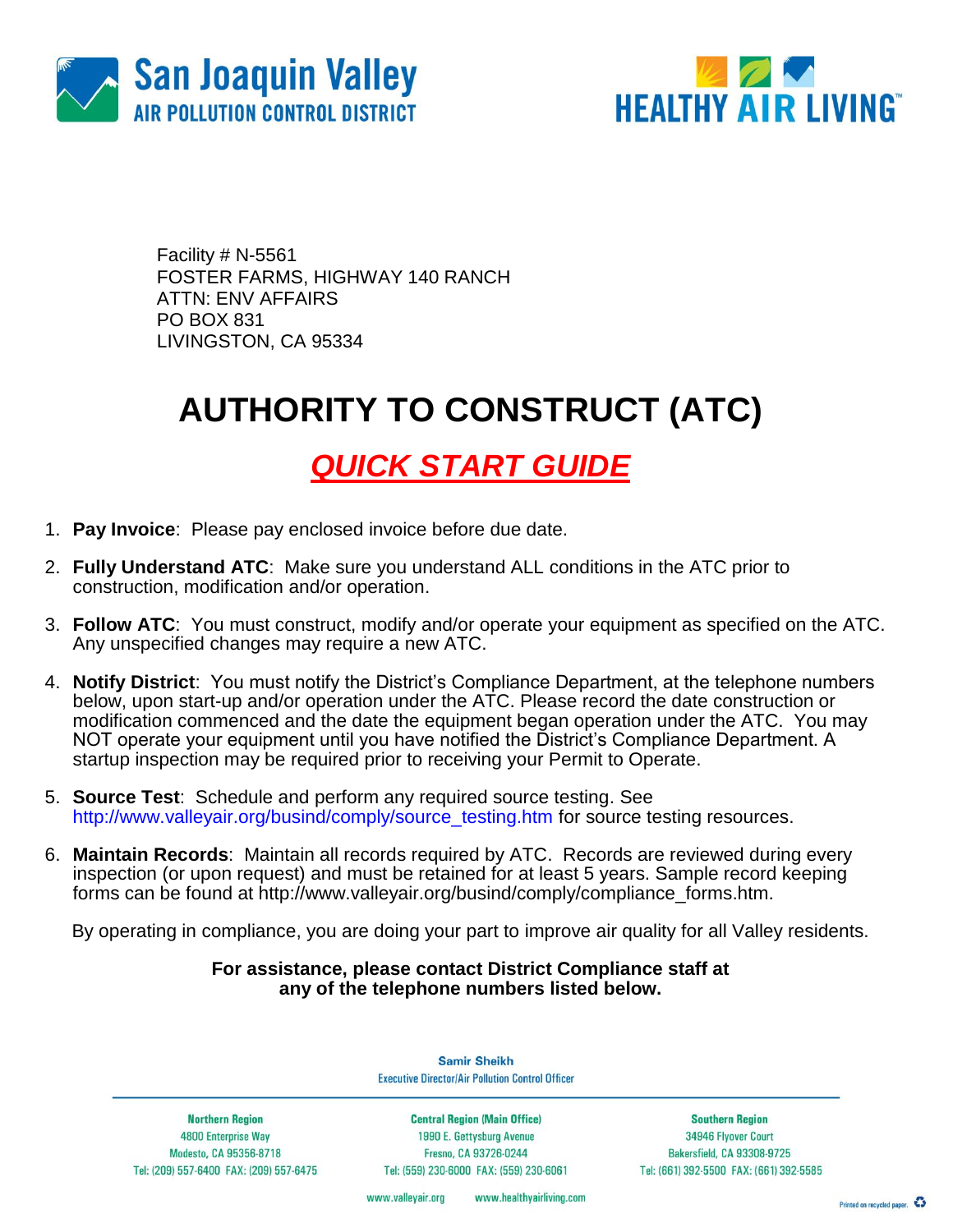



# AUTHORITY TO CONSTRUCT

**MAILING ADDRESS:** ATTN: ENV AFFAIRS

PERMIT NO: N-5561-6-0 ISSUANCE DATE: 10/25/2021

LEGAL OWNER OR OPERATOR: FOSTER FARMS, HIGHWAY 140 RANCH PO BOX 831 LIVINGSTON, CA 95334

LOCATION: 18125 W HIGHWAY 140 STEVINSON, CA 95374

#### EQUIPMENT DESCRIPTION:

755 BHP (INTERMITTENT) JOHN DEERE MODEL 6135HFG75 TIER 2 CERTIFIED DIESEL-FIRED EMERGENCY STANDBY IC ENGINE POWERING AN ELECTRICAL GENERATOR

### CONDITIONS

- 1. No air contaminant shall be released into the atmosphere which causes a public nuisance. [District Rule 4102]
- 2. No air contaminant shall be discharged into the atmosphere for a period or periods aggregating more than three minutes in any one hour which is as dark as, or darker than, Ringelmann 1 or 20% opacity. [District Rule 4101]
- 3. Particulate matter emissions shall not exceed 0.1 grains/dscf in concentration. [District Rule 4201]
- 4. This engine shall be equipped with a non-resettable hour meter with a minimum display capability of 9,999 hours, unless the District determines that a non-resettable hour meter with a different minimum display capability is appropriate in consideration of the historical use of the engine and the owner or operator's compliance history. [District Rule 4702 and 17 CCR 93115]
- 5. Only CARB certified diesel fuel containing not more than 0.0015% sulfur by weight is to be used. [District Rules 2201 and 4801, and 17 CCR 93115]
- 6. Emissions from this IC engine shall not exceed any of the following limits: 4.18 g-NOx/bhp-hr, 0.45 g-CO/bhp-hr, or 0.09 g-VOC/bhp-hr. [District Rule 2201 and 17 CCR 93115]
- 7. Emissions from this IC engine shall not exceed 0.03 g-PM10/bhp-hr based on USEPA certification using ISO 8178 test procedure. [District Rules 2201 and 4102, and 17 CCR 93115]

#### CONDITIONS CONTINUE ON NEXT PAGE

YOU MUST NOTIFY THE DISTRICT COMPLIANCE DIVISION AT (209) 557-6400 WHEN CONSTRUCTION IS COMPLETED AND PRIOR TO OPERATING THE EQUIPMENT OR MODIFICATIONS AUTHORIZED BY THIS AUTHORITY TO CONSTRUCT. This is NOT a PERMIT TO OPERATE. Approval or denial of a PERMIT TO OPERATE will be made after an inspection to verify that the equipment has been constructed in accordance with the approved plans, specifications and conditions of this Authority to Construct, and to determine if the equipment can be operated in compliance with all Rules and Regulations of the San Joaquin Valley Unified Air Pollution Control District. Unless construction has commenced pursuant to Rule 2050, this Authority to Construct shall expire and application shall be cancelled two years from the date of issuance. The applicant is responsible for complying with all laws, ordinances and regulations of all other governmental agencies which may pertain to the above equipment.

Samir Sheikh, Executive Director / APCO

 $\cup$ 

Brian Clements, Director of Permit Services N-5561-6-0 : Oct 25 2021 4:15PM -- HASELTOG : Joint Inspection NOT Required

Northern Regional Office • 4800 Enterprise Way • Modesto, CA 95356-8718 • (209) 557-6400 • Fax (209) 557-6475